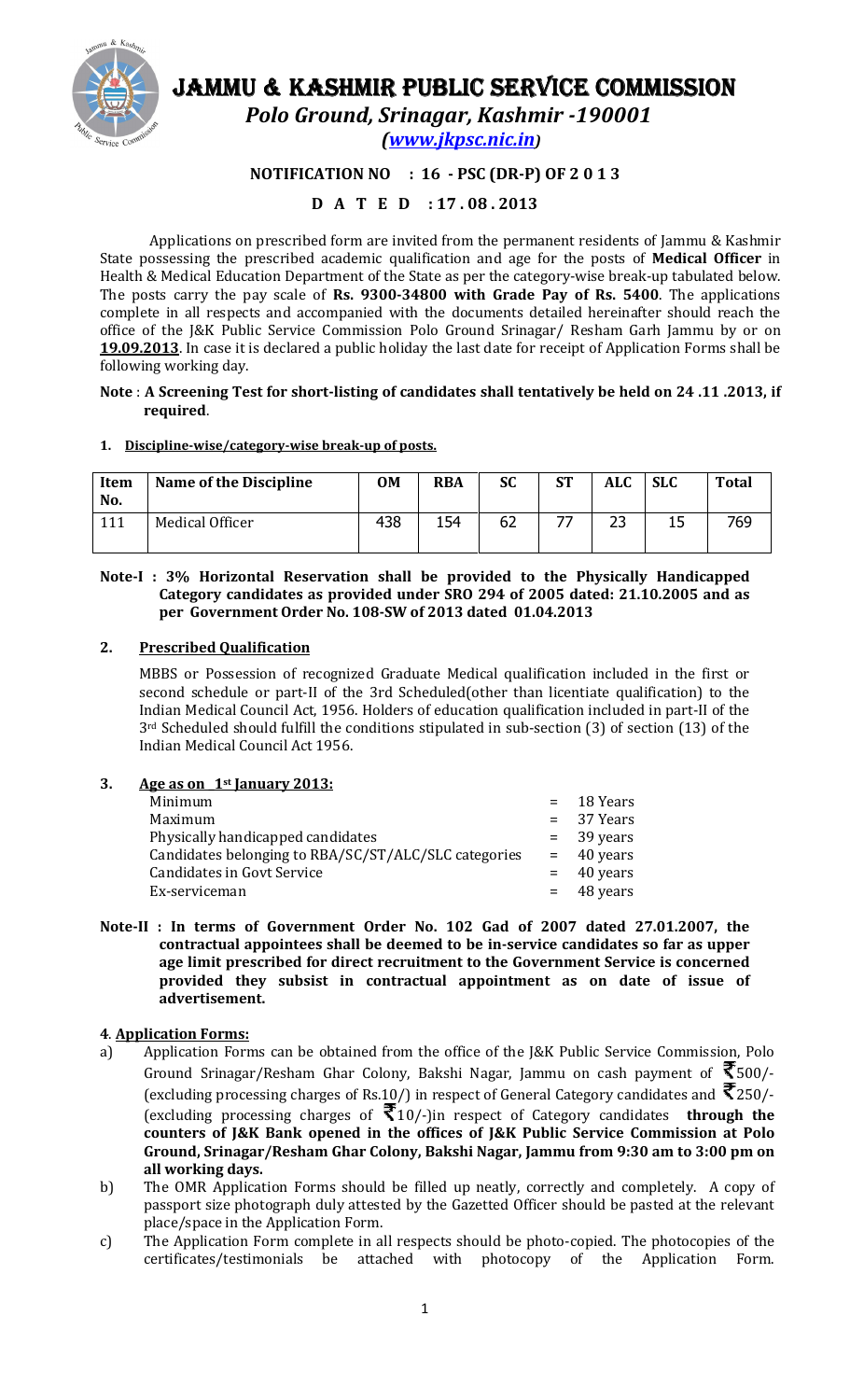The OMR Application Form together with the photocopy of the Application Form and enclosures be submitted to the Commission office in the envelope provided by the Commission along with the Application Form.

## Please note that the application form on which correction fluid is applied shall be rejected outrightly.

- d) The Application Forms complete in all respects must reach the Secretary, J&K Public Service Commission, Polo Ground, Srinagar/Resham Ghar Colony, Bakshi Nagar, Jammu on or before the last date i.e. **19.09.2013** in an envelope provided by the Commission alongwith the Application Form.
- e) The Commission will, in no case, be responsible for non-receipt of their Application Forms or any delay in receipt thereof on any account whatsoever. No applications received after **19.09.2013** will be entertained under any circumstances and all the late applications shall be deemed to have been rejected. Applicants should, therefore, ensure that their applications reach the Commission office on or before **19.09.2013.**
- f) The in-service candidates shall have the certificate from the Head of the Office recorded in the format given at the end of the Scanable Application Form and submit the application form in the Commission office by or on the last date prescribed viz. **19.09.2013**. A photocopy of the said application form shall be routed through their appointing authority.

## 5. CERTIFICATES TO BE ATTACHED WITH THE PHOTOCOPY OF THE APPLICATION FORM

Attested photo copies of the following certificates need be attached with the photo copy of the Application Form:-

- i. Date of Birth Certificate.
- ii. Permanent Resident Certificate.
- iii. Educational Qualification Certificate Prescribed for the Post.
- iv. Registration certificate of MBBS/MS/MD/DNB/MCH/DM/DNB from concerned Authority.
- v. Registration certificate from MCI in case of Degree obtained from abroad.
- vi. Attempt certificate.
- vii. Internship certificate.
- viii. Result Notification of MS/MD/DNB/MCH, if any
- ix. Valid Category certificate as per SRO 294 dated 21.10.2005 as amended from time to time and read with other relevant SRO's.
- x. For Physically Handicapped Candidates, Disability Certificate on the prescribed format.
- xi. Marks certificates of prescribed qualifications.

#### 6. CERTIFICATES/TESTIMONIALS TO CLAIM WEIGHTAGE:-

The candidates in possession of the following certificates/testimonials should attach the photocopies of the same along with the Application Form for claiming the benefit of weightage authorized under Rule 51 of J&K PSC (Business & Procedure) Rules, 1980.

- a. Grade 'C' Certificate in NCC.
- b. Certificate of an Outstanding Sports Person certified by the Secretary, J&K Sports Council in terms of J&K (Appointment of Outstanding Sports Persons) Rules, 1998.
- c. Experience against the post in a Govt./Govt. recognized institution including the institutions authorized by MCI/DCI/ICAR/ICVR/AICTE/Bar Council of India(Certified by the Head of Institution and in case of private institutions to be countersigned by the District/Divisional/State authority of the concerned Government Department and/or Director College Development Council/authorized officer of the university granting affiliation, as the case may be). The weightage shall be calculated at 0.25 points for every completed three months.

The last date for receipt of applications as indicated above i.e **19.09.2013** shall, for all purposes be the cut off date for determining the eligibility. Experience/improvement in the qualification/marks/additional qualification/distinction in sports/Games/NCC, if any, acquired by the candidate after the last date fixed for receipt of applications, shall not be taken into account nor given any credit.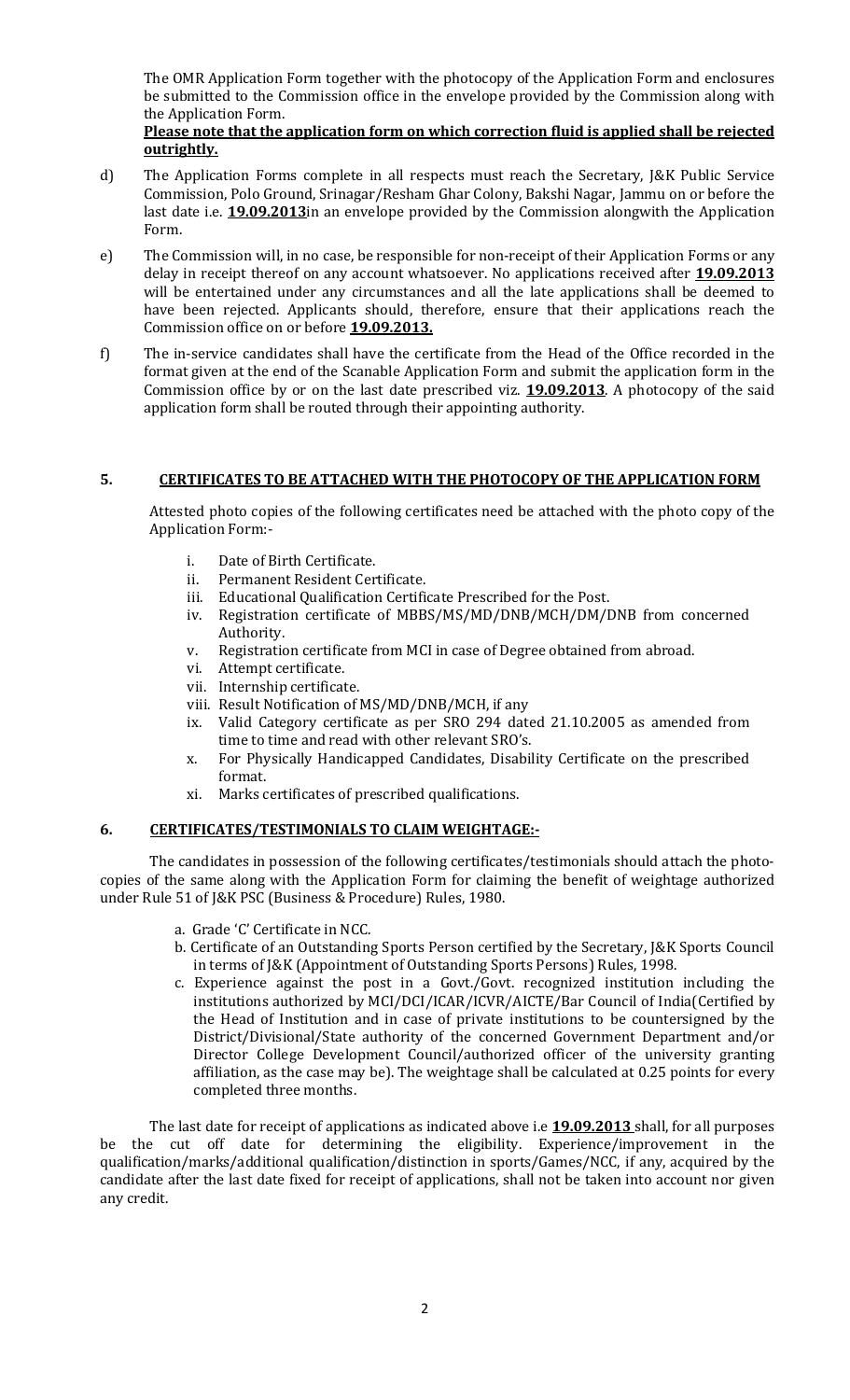## 7. OTHER INFORMATION/INSTRUCTIONS

All applicants must fulfill the essential requirements of the post and other conditions stipulated in the advertisement. They are advised to satisfy themselves before applying that they possess the essential qualifications prescribed for the post. No enquiry for advice as to the eligibility will be entertained.

- i. The prescribed qualifications are minimum and mere possession of the same does not entitle the candidates to be called for interview. Further, the summoning of candidates for interview shall convey no assurance, whatsoever, that they will be selected. Appointment order of the selected candidates will be issued by the Government in accordance with the availability of vacancies.
- ii. Save as otherwise provided, in any other Act, Rules, or Regulations in force, where the Commission considers that the number of candidates who have applied for the post to be filled by direct recruitment, on the basis of interview, is large and it is not convenient, or possible, for the Commission to interview all the candidates, the Commission may restrict the number of candidates to be called for interview, to a reasonable limit as provided in rule 40 of J&K Public Service Commission (Business & Procedure Rules) 1980 by short listing in the manner as indicated below:

## a) Short listing through a written Screening Test

Where the number of applicants exceeds 350 against posts not exceeding 100 and where the number of applicants is more than 3 times against vacancies exceeding 100, the short listing in the proportion of 1 (post) : 3 (applicants) shall be done through a Written Screening Test.

#### b) Short listing by other methods

 When the number of applicants for posts upto 100 is 350 or less, the short listing shall be done in the proportion indicated in the sub joined table on the basis of:

- (i) Percentage of marks secured in the qualifying examination; and
- (ii) Higher qualification, if any, in the relevant subject.

|        | For 1-5 post         | Five times the number of posts                             |
|--------|----------------------|------------------------------------------------------------|
| Ö<br>v | For 6-10 posts       | Four times the number of posts subject to a minimum of 25. |
| jii    | For $11 - 100$ posts | Three times subject to a minimum of 40.                    |

e

 that the candidate (s) who have secured marks equal to those secured by the last candidate, shall also be called for the Interview over and above the number of candidates short listed according to ii(a) and ii(b) above.

In a situation, when a reserved category candidate secures, merit equal to or above the cut off merit, in open category, such candidates shall also be called for interview in the respective category.

In the shortlisting carried out in the manner indicated at 'b' above the weightage for merit in the qualifying examination shall be 90% and for higher qualification in the relevant subject up to 10%

- (iii) The marks secured by the candidates in the screening test shall not be taken into account for determining the final order of merit.
- (iv) The place of interview/centre for screening test once chosen by the candidate shall not be changed.
- (v) Selection of the candidates shortlisted for the interview shall be made in accordance with rule 51 of J&K Public Service Commission.
- (vi) The summoning of candidates for interview conveys no assurance, whatsoever that they will be selected. Appointment orders to selected candidates will be issued by the Government.
- (vii) The candidate must be healthy and physically fit. If selected he/she shall be prepared to undergo such medical examination and satisfy such medical authority as the Government may require.
- (viii) Candidates will be informed of the result of their applications in due course of time and any interim enquiries about the result are, therefore, unnecessary and will not be attended to. The Commission shall not enter into any correspondence with the candidates about reasons for their non-selection for interview/appointment.